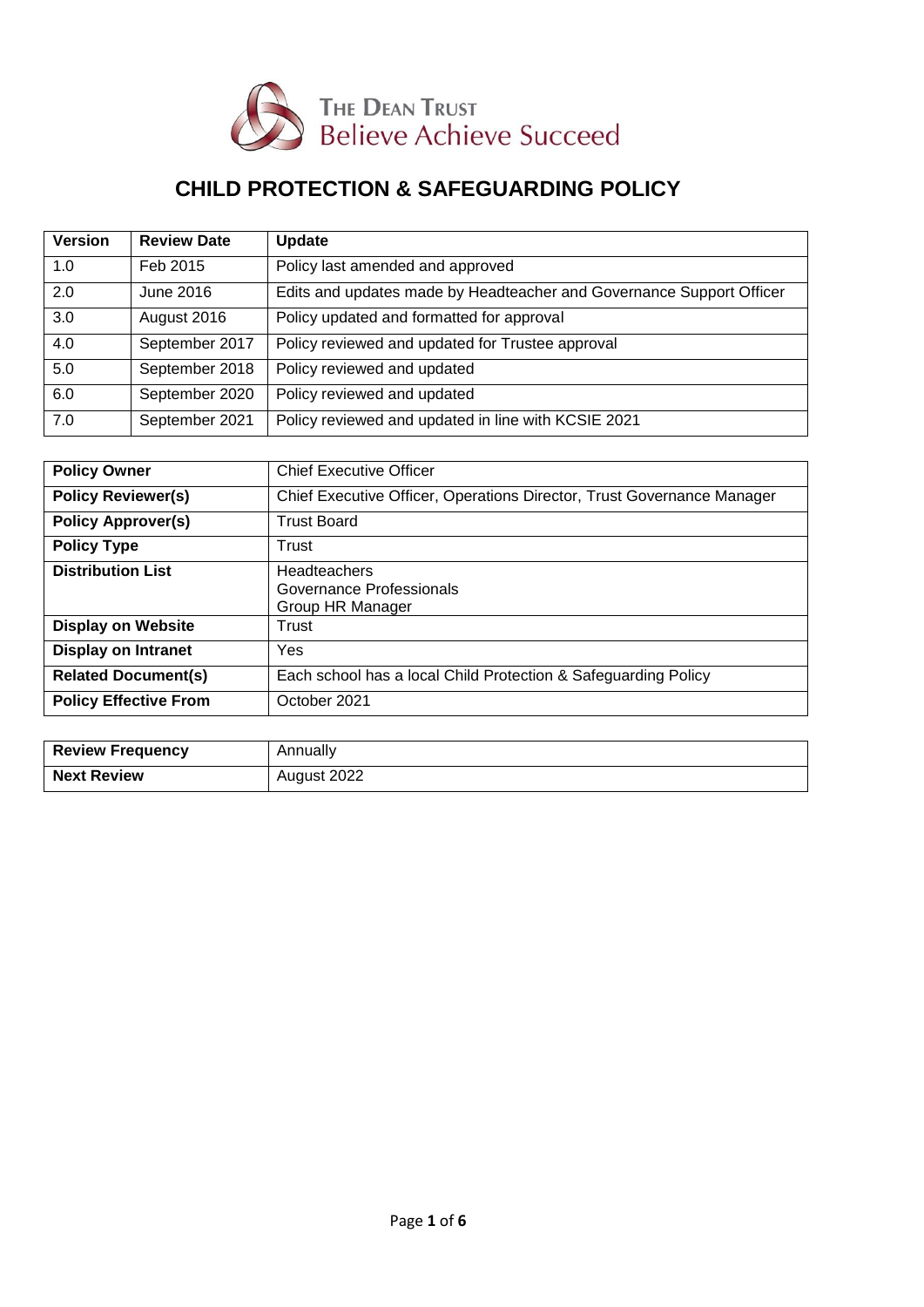

## **1. INTRODUCTION**

- 1.1 The Dean Trust's Child Protection and Safeguarding Policy provides an overview of how all Trust schools ensure the safeguarding of pupils in their care, and the requirements for all individual Trust schools' CP and Safeguarding policies, in accordance with current statutory guidance. School policies provide more detail about the guidance, procedures and arrangements in place to secure the safety and welfare of pupils in their own setting. Although the structure of the school policies will be similar to ensure current statutory requirements are met, each school policy is tailored to best meet the needs of the individual school and should follow its own Local Safeguarding Children's Board arrangements.
- 1.2 The Dean Trust Policy requires all Trust schools to ensure their policies are regularly updated to meet new statutory guidance and follow their LSCB arrangements, and that the policies are available on each school's website.

#### **2. RESPONSIBILITIES**

2.1 All Dean Trust schools appoint a Designated Safeguarding Lead (DSL) who is a member of the Senior Leadership Team (SLT), a Deputy DSL and a link Safeguarding and Prevent Governor. Depending on the needs of the school a Safeguarding Team of staff who works closely with the DSL may also be in place.

#### **3. AIMS OF THE POLICY**

- 3.1 To demonstrate the Trust's commitment to safeguarding the welfare of pupils and protecting them from harm.
- 3.2 To provide a framework for CP and Safeguarding policies in all Trust schools, which brings a level of consistency whilst ensuring all schools make their own arrangements for promoting the welfare of pupils and protecting them from harm.

## **4. WHO THE POLICY APPLIES TO**

- 4.1 The policy applies to all Trust staff, Trustees and Local Governing Committees.
- 4.2 Pupils and parents are also made aware of the arrangements set out in the policy, which is available on the Trust's website.

## **5. PRINCIPLES AND VALUES**

- 5.1 Any employee or governor of The Dean Trust believes that the welfare of all pupils is paramount. We endeavour to provide a safe and welcoming environment in all our schools where children are respected and valued, feel safe, and where their health and well-being is a priority.
- 5.2 We believe that safeguarding and promoting the welfare of all children is everyone's responsibility.
- 5.3 We believe in treating all pupils equally, and that they have the right to protection from abuse without exception, regardless of gender, ethnicity, disability, sexuality or beliefs.
- 5.4 British values are promoted and applied in all Trust schools.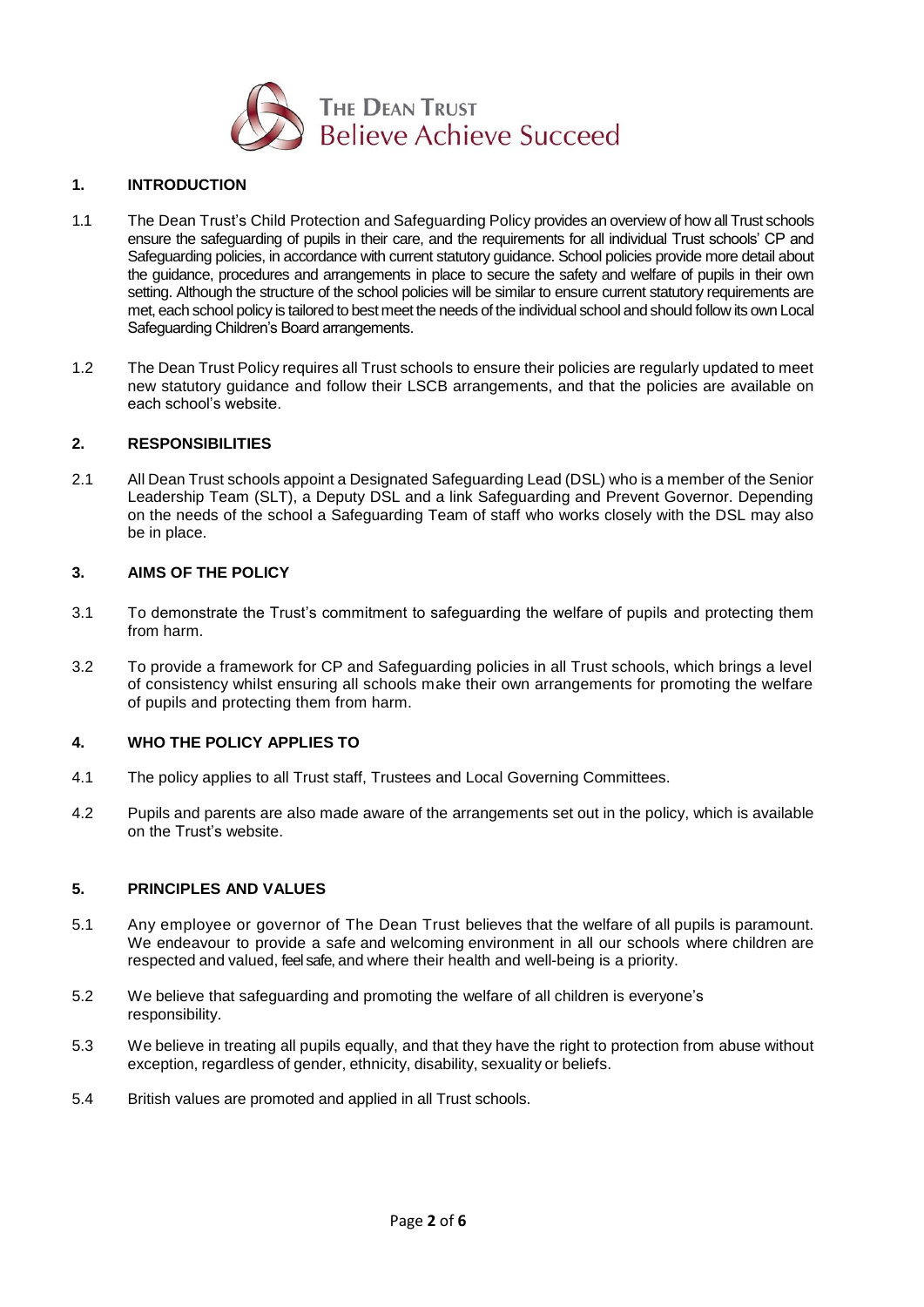

# **6. LEGISLATION**

- 6 . 1 All Dean Trust schools are committed to fulfilling requirements as specified in Section 175 of the Education Act 2002 and 2011, requiring Local Authorities and governors of schools to make arrangements to ensure the safeguarding and promotion of the welfare of children. School policies set out how they will fulfil this function and have regard to the following safeguarding legislation and statutory guidance:
	- The Children Act 1989 and 2004
	- The Education Act 2002 and 2011
	- Safeguarding Vulnerable Groups Act 2006
	- Protection of Freedoms Act 2012
	- Counter Terrorism and Security Act 2015
	- Section 5B of the Female Genital Mutilation Act 2003 (as inserted by section of the Serious Crime Act 2015.)
	- Working Together to Safeguard Children (2018)
	- Keeping Children Safe in Education (2021)

## **7. CHILD PROTECTION STATEMENT OF INTENT**

- 7.1 All Dean Trust staff have a commitment and statutory responsibility to safeguard and promote the welfare of all pupils. All staff are alert to the signs of abuse and neglect, and take any concerns and allegations seriously with appropriate response, following school procedures to ensure pupils receive effective support, protection and justice.
- 7.2 School policies are revised and updated annually according to any changes in legislation and statutory guidance. Schools ensure that all stakeholders are informed of the policy and procedures as appropriate, and that staff receive annual training and regular updates. School policies are published on each of the schools' websites.
- 7.3 Dean Trust schools contribute to inter-agency working to ensure best provision and communication regarding the safeguarding of children in line with statutory guidance *Working Together to Safeguard Children* 2018. Schools comply with current legislation and their Local Safeguarding Children Board's procedures.

#### **8. ROLES AND RESPONSIBILITIES**

8.1 Designated Safeguarding Lead (DSL)

The Trust's DSLs are members of SLT and take lead responsibility for safeguarding and child protection as summarised in the schools' policies and stated in their job descriptions. The DSL, deputies and other Safeguarding Team staff receive updated relevant training every two years and attend local authority briefings and conferences whenever possible; they also receive regular supervision throughout the year.

8.2 Local Governing Committee (LGC)

Trust school policies summarise the role each LGC plays in ensuring that suitable arrangements are in place for effective safeguarding and welfare of pupils in each school. There is a named link CP, safeguarding and Prevent governor in each school who works closely with the DSL. Governors receive regular safeguarding training and reports from the Headteacher / DSL which enables them to effectively discharge their responsibilities.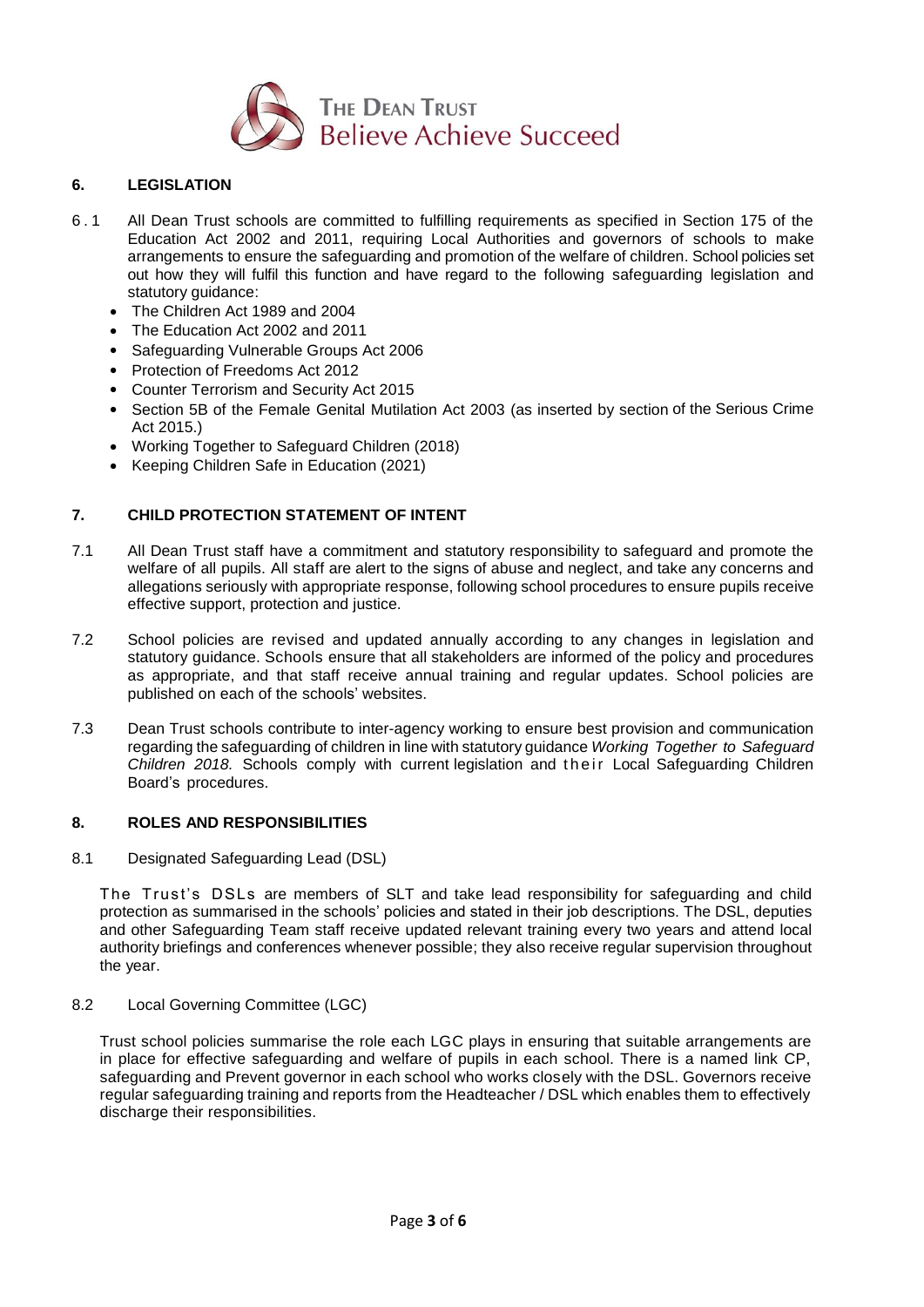

8.3 The Headteacher

Headteachers ensure that:

- The school's policy and procedures are implemented and followed by all staff
- Sufficient time and resources are allocated to enable the DSL and Safeguarding Team to carry out their roles effectively
- All staff feel able to raise concerns about poor or unsafe practice and that such concerns are handled sensitively and in accordance with whistleblowing procedures
- Pupils' welfare and safety is addressed through the curriculum.

#### 8.4 Staff

Each school policy summarises the role of staff and each school provides a Staff Code of Conduct which all staff are expected to follow to ensure professional conduct of all staff in all Trust schools.

## **9. STAFF TRAINING**

- 9.1 All Dean Trust staff, including the Headteacher, and governors receive regular safeguarding training and updates from their DSLs. New staff receive training as part of their induction. Staff from The Dean Trust are welcome to attend training provided in any of our schools.
- 9.2 The DSLs update their training every two years at the level for their role and responsibility, currently 'level 3'.
- 9.3 All staff have been issued with Part one and Annex one of *Keeping Children Safe in Education (2021).*
- 9.4 Schools make arrangements for the training of supply staff, temporary staff and volunteers.

## **10. WORKING TOGETHER IN THE TRUST**

10.1 Designated Safeguarding Leads from each of the Trust schools meet termly to discuss a range of safeguarding related topics and policy. These meetings enable the schools to share best practice and gain support from each other, as well as developing consistency of policy and practice across the Trust.

## **11. RECORD KEEPING AND INFORMATION SHARING**

- 11.1 All Trust schools keep up to date and accurate records of all concerns, which are stored confidentially. Schools decide on the most effective method of record keeping.
- 11.2 Schools make arrangements with other schools for confidential information sharing of a child protection nature regarding pupils transferring between schools.
- 11.3 School policies make clear that any safeguarding concerns are shared with the DSL or Safeguarding Team immediately, that promises of confidentiality can never be made to pupils, and should not be discussed with other staff except on a need to know basis as advised by DSL.

## **12. PREVENTING ABUSE**

12.1 All Trust schools are committed to providing early intervention to prevent abuse. Schools ensure they deliver an outstanding all-round education which prepares all pupils for life in modern Britain. This includes providing a curriculum which promotes health and well-being and addresses key safeguarding issues; it also means providing opportunities for pupils of all ages and abilities to be reflective and inquisitive learners who are confident to ask questions and discuss controversial issues.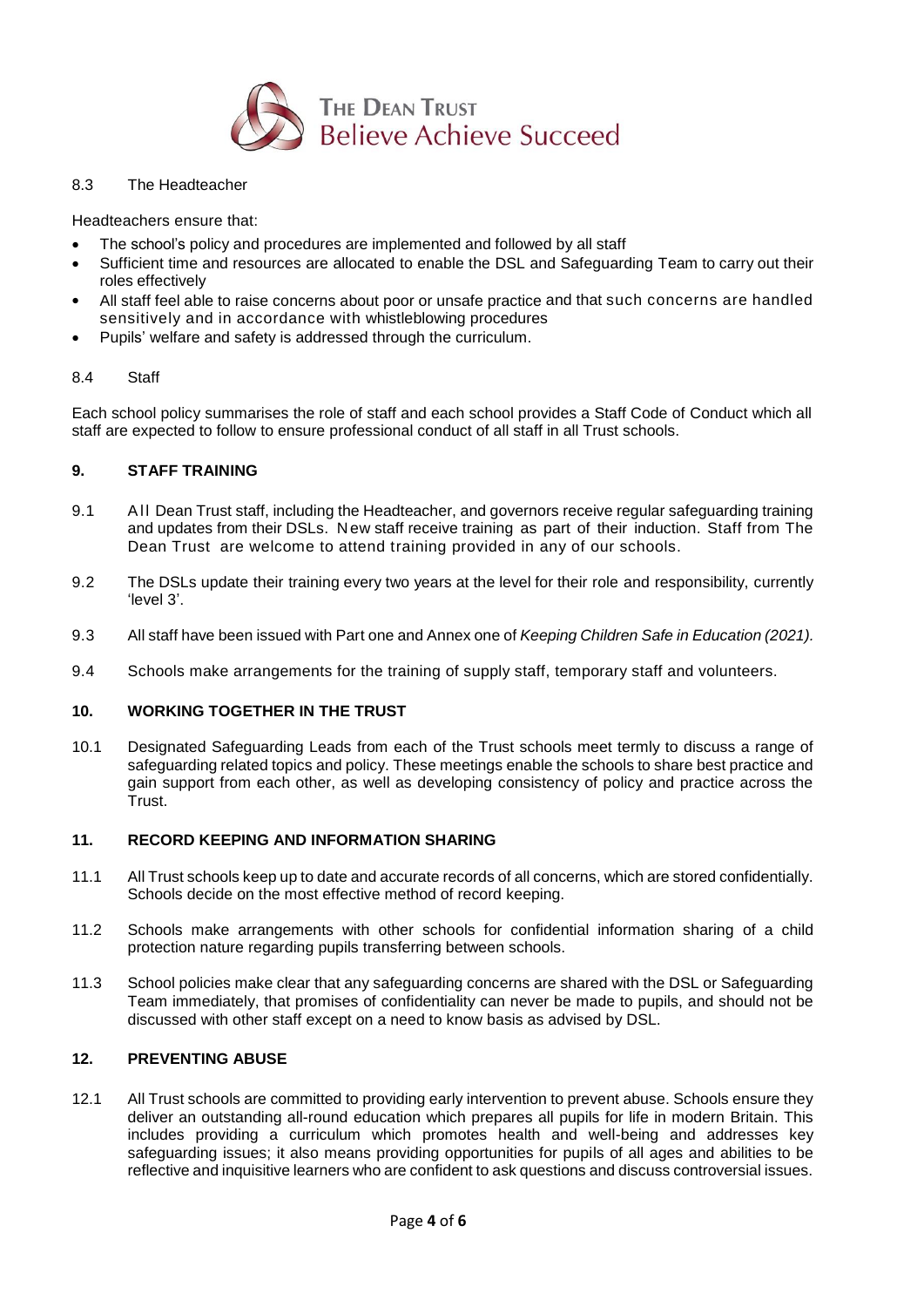

- 12.2 Schools ensure that pupils know where to find information and advice and who they can speak to.
- 12.3 Schools ensure that vulnerable pupils can fully benefit from the curriculum, support, information and opportunities provided to enable them to become confident and self- assured individuals, able to protect themselves from harm.
- 12.4 Schools are committed to working closely with parents and carers to prevent any concerns escalating to more serious safeguarding matters. Schools should provide an 'Early Help Offer' to parents and carers which outlines what the school does to promote the welfare of pupils and how the school works with families to prevent escalation of concerns.
- 12.5 Schools work closely with their local Early Help Team and Children's Social Care, together with other agencies as appropriate.

#### **13. TYPES OF ABUSE AND REPORTING PROCEDURES**

- 13.1 All Trust staff, including temporary, supply and voluntary workers, should know the 4 categories of abuse and specific safeguarding issues within these categories. Through training they should know the signs of abuse and what to do if they have a concern.
- 13.2 All Trust staff and pupils should be fully aware of safeguarding issues to which all children are vulnerable especially in today's world of technology, such as Child Sexual Exploitation (CSE), Child Criminal Exploitation (CCE), peer on peer abuse, Youth Produced Sexual Imagery (YPSI or sexting), radicalisation and extremism, domestic abuse, gangs and youth violence. Other safeguarding issues such as Female Genital Mutilation (FGM) and Honour - based Abuse (HBA) and their effects on a child or young person's mental health as per KCSIE 2021 should also be addressed in all Trust schools although the risks of these abusive practices is likely to be higher in some schools than others due to the demographic of those schools.
- 13.3 Parents and carers should be made aware of the school's stance on abuse and how the school will take action if they have concerns.
- 13.4 School policies clearly state what to do if anyone has a concern about the safety of a child.
- 13.5 Multi agency working should refer to schools working with the 3 safeguarding partners and should be referenced in the trust schools' policies. Schools should include in their polices contact details of Children's Social Care, Prevent Duty Officer, Channel, LSCB, and relevant agencies and professionals who can provide advice, consultation and training on a range of safeguarding issues.
- 13.6 Where allegations are made or concerns raised in relation to members of staff, volunteers or contractors they will be handled in line with KCSIE 2021 (Part Four).

# **14. SAFER WORKING PRACTICES**

- 14.1 All Dean Trust teachers are expected to meet the Teacher Standards 2012 and all staff should fulfil their obligations to comply with their school's Staff Code of Conduct.
- 14.2 The Dean Trust has a complaint and disciplinary procedures which all schools follow. We take seriously any concern raised by parents, staff or pupils regarding poor practice towards pupils. School policies should inform staff what to do if they have a concern about another member of staff.
- 14.3 The Dean Trust operates a filtering and monitoring system which identifies any online activity and data storage connected to pupils or staff which raises concerns. All staff are required to follow the Trust's Acceptable Use Policy and parents are required to complete an agreement form on their child's entry to school to comply with the school's IT policy.